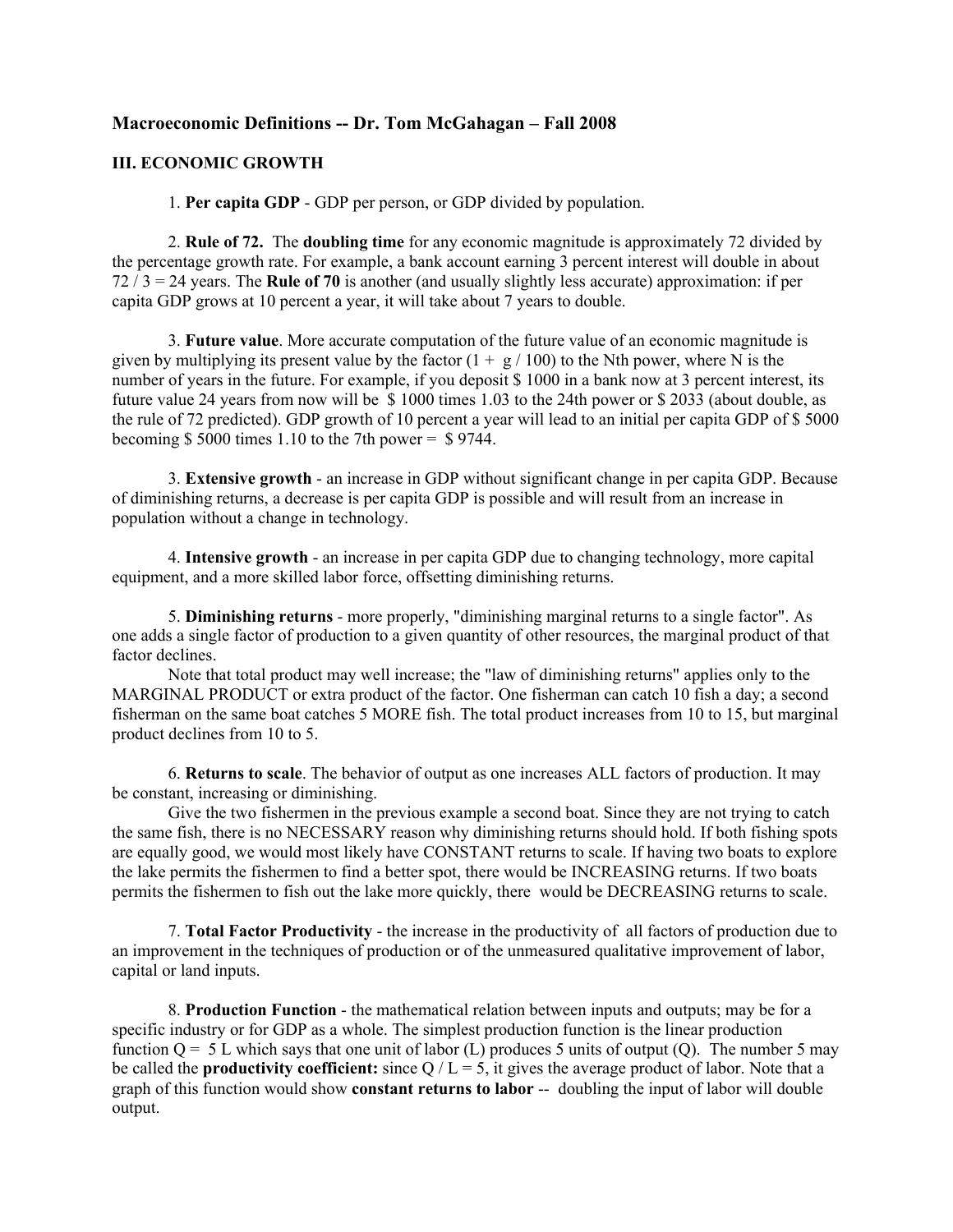8. **Cobb-Douglas Production Function**. A production function, due to **Charles Cobb** and **Paul Douglas**, of the form

## $Q = A K^a L^b$

where Q is the quantity of output, A is Total Factor Productivity, K is the input of capital, and L the input of labor. If a and b are each less than one, there will be diminishing marginal returns to either capital or labor.

- If  $a + b$  is less than one, there will be decreasing returns to scale. Hence an increase in L alone will lead to falling per worker GDP. An increase in K alone will lead to increased GDP per worker, so investment can lead to intensive growth.
- If  $a + b$  is equal to one (the usual case), there will be constant returns to scale. Hence balanced growth in K and L alone will lead to unchanged per worker GDP.
- If  $a + b$  is greater than one, there will be increasing returns to scale. This is rarely the case, so increasing returns are more likely to come from improvements in A (total factor productivity).

## **Determinants of Total Factor Productivity**

**Technology:** improvements to production techniques which enhance the productivity of either capital (more efficient engines), labor (a better spreadsheet for accountants), or land (ways to reclaim mineral deposits). Note that **inventions** are not used until and unless they reduce the cost of production: steam power for ships dates to Oliver Evans and Robert Fulton (around 1800), but most cargo ships remained under sail until after 1900 due to cost considerations. Joseph Schumpeter distinguished discoveries or inventions from **innovations**, the actual use of a new technology. Inventions and innovations depend on research and development, and since one scientific breakthrough can easily lead to more related breakthroughs, it is not clear that R and D will have diminishing returns.

**Technology transfer** makes it possible for some developing countries with appropriate levels of human capital (Japan, Korea, China) to grow very rapidly by adopting existing technology; Alexander Gerschenkron noted the "advantage of backwardness" shown in these cases. Growth rates typically slow in larger economies already at the technological frontier, leading to a possible **convergence** in levels of GDP among countries. However, differences in human and social capital may prevent convergence.

**Human capital**: the skills acquired by workers through education or on-the-job training. Typically measured by average years of education in a country; studies indicate that the highest returns come from elementary education and education for women in the early stages of development, but returns from secondary and college education are more important in advanced economies. The process of **"learning by doing"** can lead work experience to show increasing returns as an industry is first established or a new product introduced (Victory Ships in World War II, new aircraft types).

**Social capital:** the institutions and culture of a society, including importantly the legal system and the protection of **property rights**, the enforcement of contracts, the ease of forming a new business and the prevalence of corruption in the economic life of the society. Note the World Bank (Andre Shleifer and others) studies of international differences on these issues.

Policies in relation to competition and trade play and important role. Jeffrey Sachs found countries with open trade policies (low tariffs and quota coverage, no overvalued exchange rates, no government monopoly of trade as with **marketing boards**) grow more rapidly than those without.